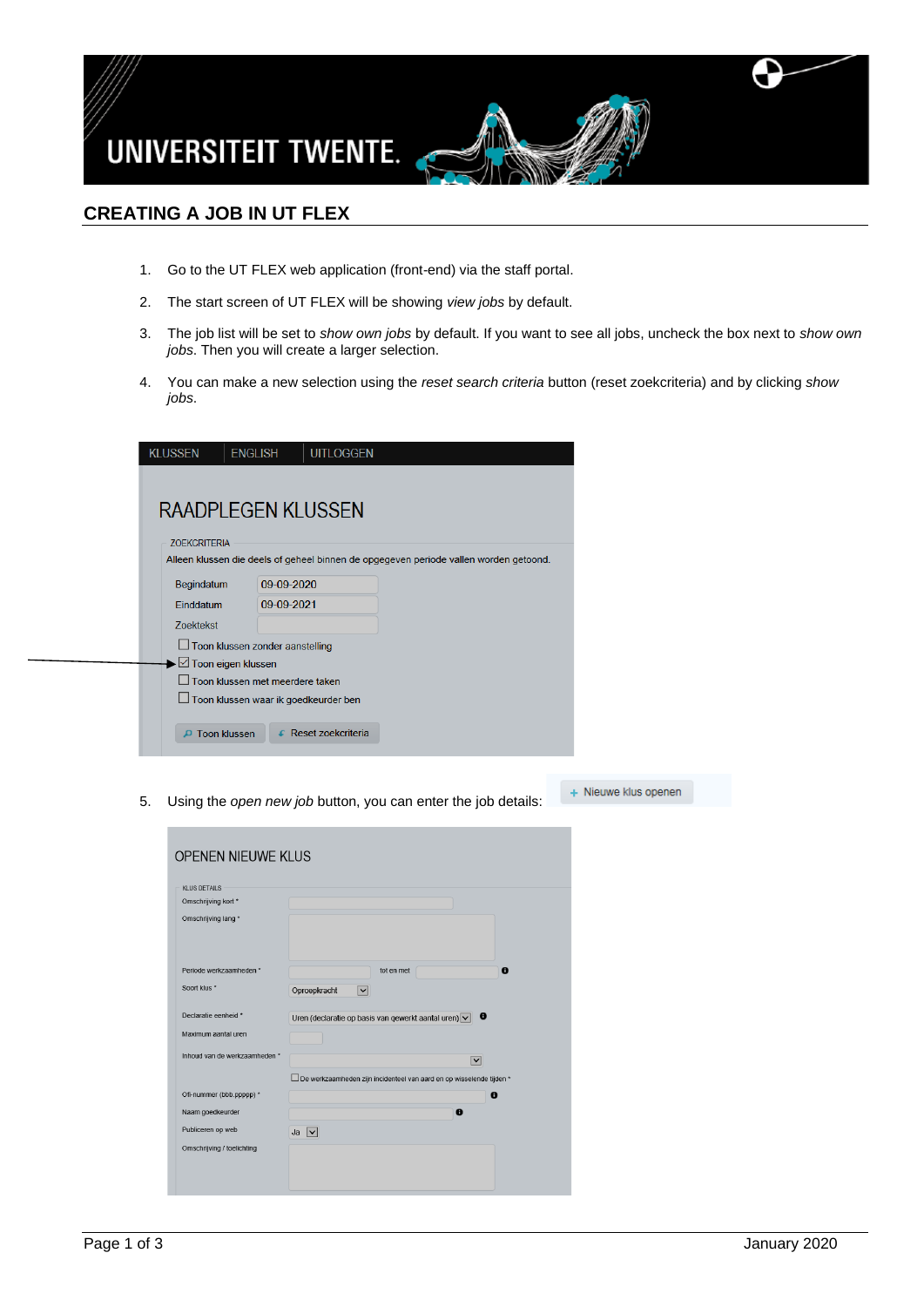

## **CREATING A JOB IN UT FLEX**

- 6. You can choose between a student assistant job (tasks related to education and/or research, reserved for the faculties) or a job as an on-call worker (general activities).
- 7. Add all the required details for the job.
- 8. Check the job details via *control job details button* **Example 20** and you will see a summary.

| <b>SAMENVATTING</b>                                                   |                  |                                                    |
|-----------------------------------------------------------------------|------------------|----------------------------------------------------|
| <b>KLUS DETAILS</b>                                                   |                  |                                                    |
| Omschrijving kort                                                     |                  | test UTFLEX                                        |
| Omschrijving lang                                                     |                  | <b>Test UT FLEX</b>                                |
| Periode werkzaamheden                                                 |                  | 01-01-2019 tot en met 31-01-2019                   |
| Soort klus                                                            |                  | Oproepkracht                                       |
| Inhoud van de werkzaamheden.                                          |                  | Correctoren                                        |
| De werkzaamheden zijn incidenteel van aard en op wisselende tijden Ja |                  |                                                    |
| Declaratie eenheid                                                    |                  | Uren (declaratie op basis van gewerkt aantal uren) |
| Maximum aantal uren                                                   |                  | 60                                                 |
| Ofi-nummer (bbb.ppppp)                                                |                  | SECR MANAGEMENT (118.11000)                        |
| Naam goedkeurder                                                      |                  | mw. S.A.M. Mensink (M7688808)                      |
| Publiceren op web                                                     |                  | Ja                                                 |
| Omschrijving / toelichting                                            |                  | test                                               |
| <b>TAAK DETAILS</b>                                                   |                  |                                                    |
| Taak nummer                                                           | 001              |                                                    |
| Omschrijving taak kort                                                | test             |                                                    |
| Omschrijving taak lang                                                | test             |                                                    |
| <b>KLUS BESTEMD VOOR</b>                                              |                  |                                                    |
| Er zijn geen studenten gekoppeld aan deze klus.                       |                  |                                                    |
| $\epsilon$ Annuleren<br>Wijzigen                                      | <b>B</b> Opslaan |                                                    |

9. After saving the details, you can select the student(s).

U kunt nu studenten koppelen aan deze klus.

10. Select the student, indicate the period, and confirm the selection using the *Add student* button.

The minimum duration of a job link is one month, the maximum is one year. Always set the job link to begin on the first day of the month. Always end the job link on the last day of a month.